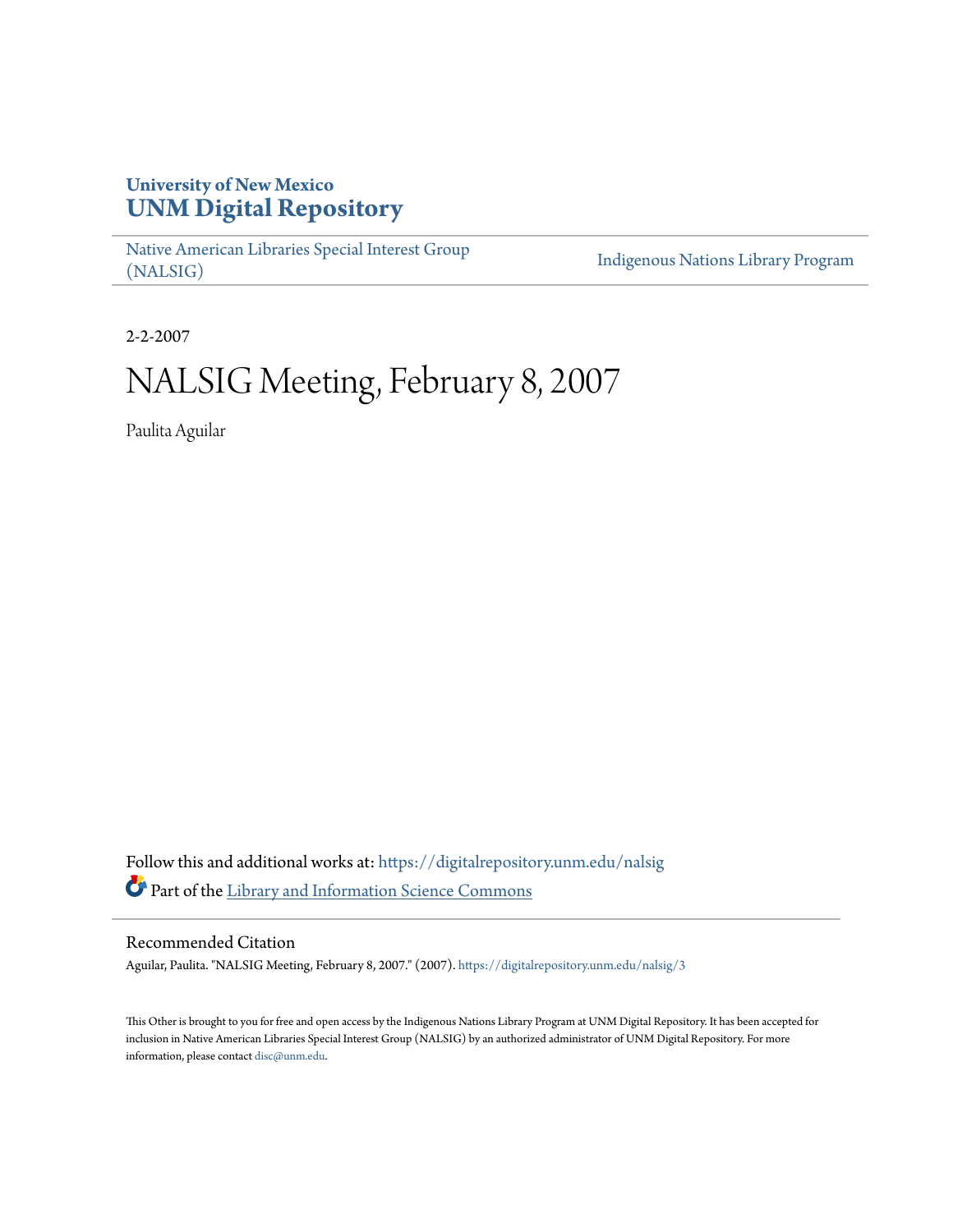NALSIG Meeting meeting minutes Date and Time: Thursday, February 8, 10 am to 3 pm (?) Where: Jemez Pueblo Library **Agenda**

- 1. Call to Order at 10 am.
- 2. Introduction of new attendees
- 3. Approval of the Minutes
- 4. Announcements and Communications

Clyde and Jean – Internet to the Hogan Program. Access for Navajo Nation to San Diego/, high-speed computing, research computation. Jan. 29 celebration took place. Providing wireless connections in the NW region of NM. This is a collaborative effort between tribal departments, NM, and private enterprises as well. Another proposal is in the works to purchase laptops. Creation of distance education programs for students of all ages. Long term project.

House Bill 99 – get letters of support from your patrons, Higher Ed., tribal leaders, etc. and give copies of the letters to the finance committee. Appropriations and Finance Committee: Ray Begay, Luciano "Lucky" .

- 5. Reports
	- NALSIG Clyde Henderson:

 New Mexico State Library - Millie Walters: HB & SB need the support of NALSIG members. Three tribal librarians to plan the next tribal librarians institute – Melverna, Cochiti, . New tech consultant, Patricia Moore, four weeks at NMSL helps with technology plans and needs, staff training, and welcomes suggestions from tribal librarians. Patricia has worked in academic libraries and worked with library vendors. Connie also continues to work as a tech consultant.

- Update from Mary or Maxine about the meeting with NM State Legislator:
- Update from Clyde & Paulita about the DigIn intiative:
- 6. Program for '07 NMLA/MPLA Conference Update: NALSIG presentation is on Thursday, March 15, 1:45 -2:45 pm. NALSIG meeting is slated for 5-6 pm on March 15. NMLA/MPLA organizers are trying to create an archive of all conference materials the deadline for that is March 9. Presenters answered questions . Website for preliminary [www.nmla.org/abq2007/confhome.htm.](http://www.nmla.org/abq2007/confhome.htm) Conference hotel is full, but Embassy Suites is still

open. March 14-16 is the conference.

NALSIG silent auction. Maxine is organizing it and the money goes to the Friends of the Tribal Libraries. Maxine will contact the libraries for donations.

- 7. NALSIG's Digital Records
	- Review pictures from Lotsee Patterson, Professor, Univ. of Oklahoma
- 8. NALSIG Membership Report from Paulita: By laws
- 9. Conference Anyone? (ALA, NMLA/MPLA, etc.)

Who is attending a conference? Millie contacted AILA about special activities for

- Loriene's inauguration. Millie, Jean, Paulita attending…anyone else
	- Give a report or share experience at the next NALSIG meeting?
	- 10. Future Assignments?
	- 11. Future Agenda Items? March 15 at the NMLA/MPLA

Nominations if accepted have to be in writing.

Elections and nominations of NALSIG officials.

NALSIG Agenda: Elections and Report, and library hosting the meeting in April.